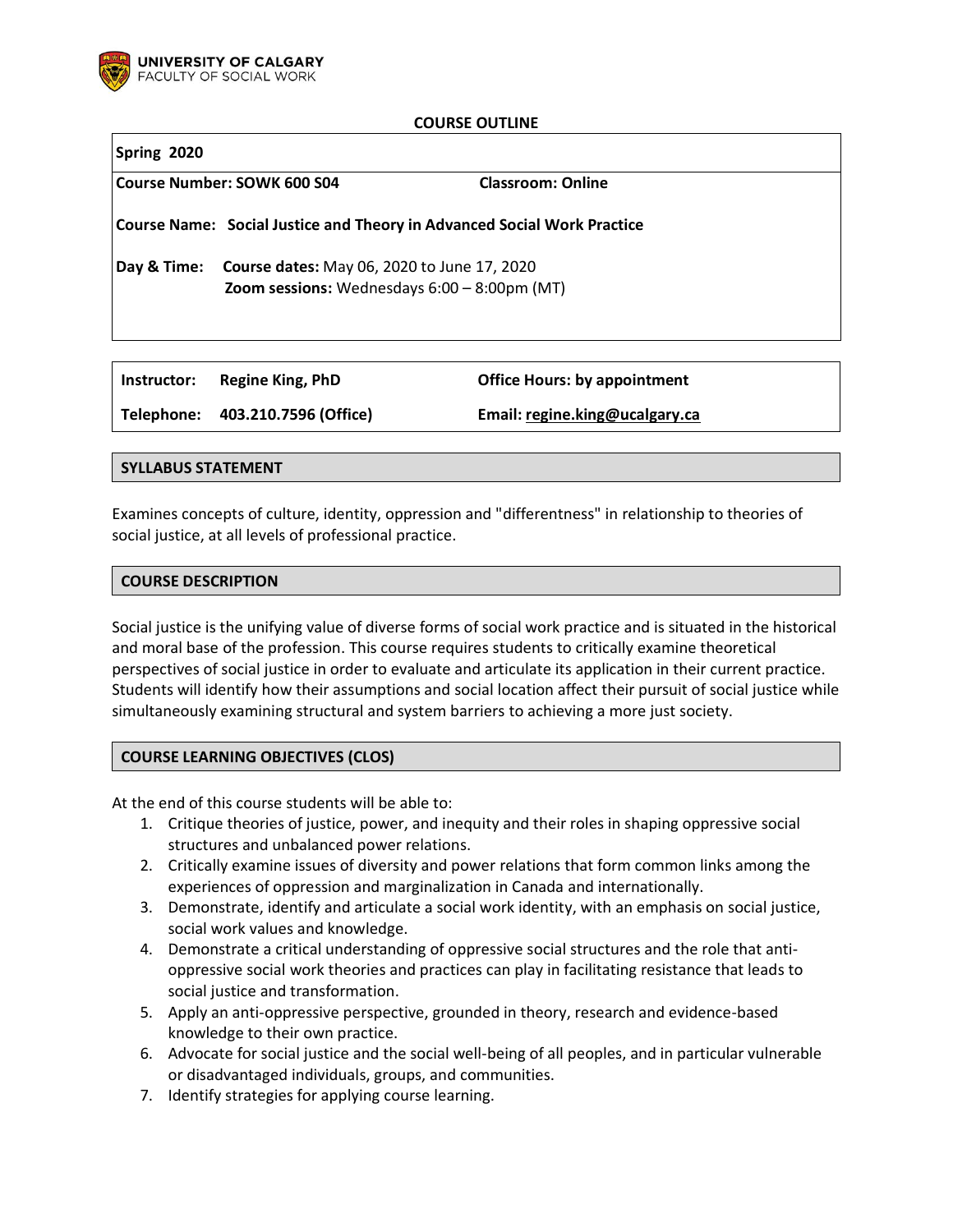# **RELATIONSHIP TO OTHER COURSES**

The Advanced Practice Core curriculum consists of 4 theme courses, SOWK 600, 602, 604, and 606, which will explore core elements of social work knowledge and practice within the specializations. This curriculum will examine social justice, research strategies, social work practice models, and public policy with the intent of further developing students' unique social work perspective and strengthening their social work identity and personal practice framework. These courses also provide the foundation for the specialization as well as for the field education component leading to the final capstone project.

### **LEARNING TECHNOLOGIES AND REQUIREMENTS**

A D2L site has been set up for this course which contains required readings and other relevant class resources and materials.

Zoom will be used for all synchronous classes. To actively participate in these sessions, you will need a laptop, desktop or mobile device with Internet access and a camera. Speakers are required for easy access to zoom sessions.

Asynchronous material will be available for viewing/listening on D2L. Students will have the option of holding group work meetings during the asynchronized times over Zoom, or their chosen platform. The instructor will be available for consultation on the dates and times indicated in the course schedule.

### **Guidelines for Zoom Sessions in Online Classes**

Students are expected to participate actively in all Zoom sessions. If you are unable to attend a Zoom session, please contact your instructor to arrange an alternative activity for the missed session (e.g., to review a recorded session). Please be prepared, as best as you are able, to join class in a quiet space that will allow you to be fully present and engaged in Zoom sessions. Students will be advised by their instructor when they are expected, if they are able, to turn on their webcam (for group work, presentations, etc.). All students are expected to behave in a professional manner during the session.

The instructor may record online Zoom class sessions for the purposes of supporting student learning in this class – such as making the recording available for review of the session or for students who miss a session. Students will be advised before the instructor initiates a recording of a Zoom session. These recordings will be used to support student learning only and will not be shared or used for any other purpose.

### **COURSE TEXT**

No textbook is required for this course. A list of required and recommended readings is provided by topic after the class schedule. As this is a graduate level seminar, students are expected to read through the material in preparation for participating in classroom and online discussions. Students are asked to do the readings of **at least two of the recommended readings** by topic. The readings are accessible through library.ucalgary.ca.

A list of additional recommended readings will be shared on D2L and students are encouraged to access this list and utilize them in their class engagement and assignments.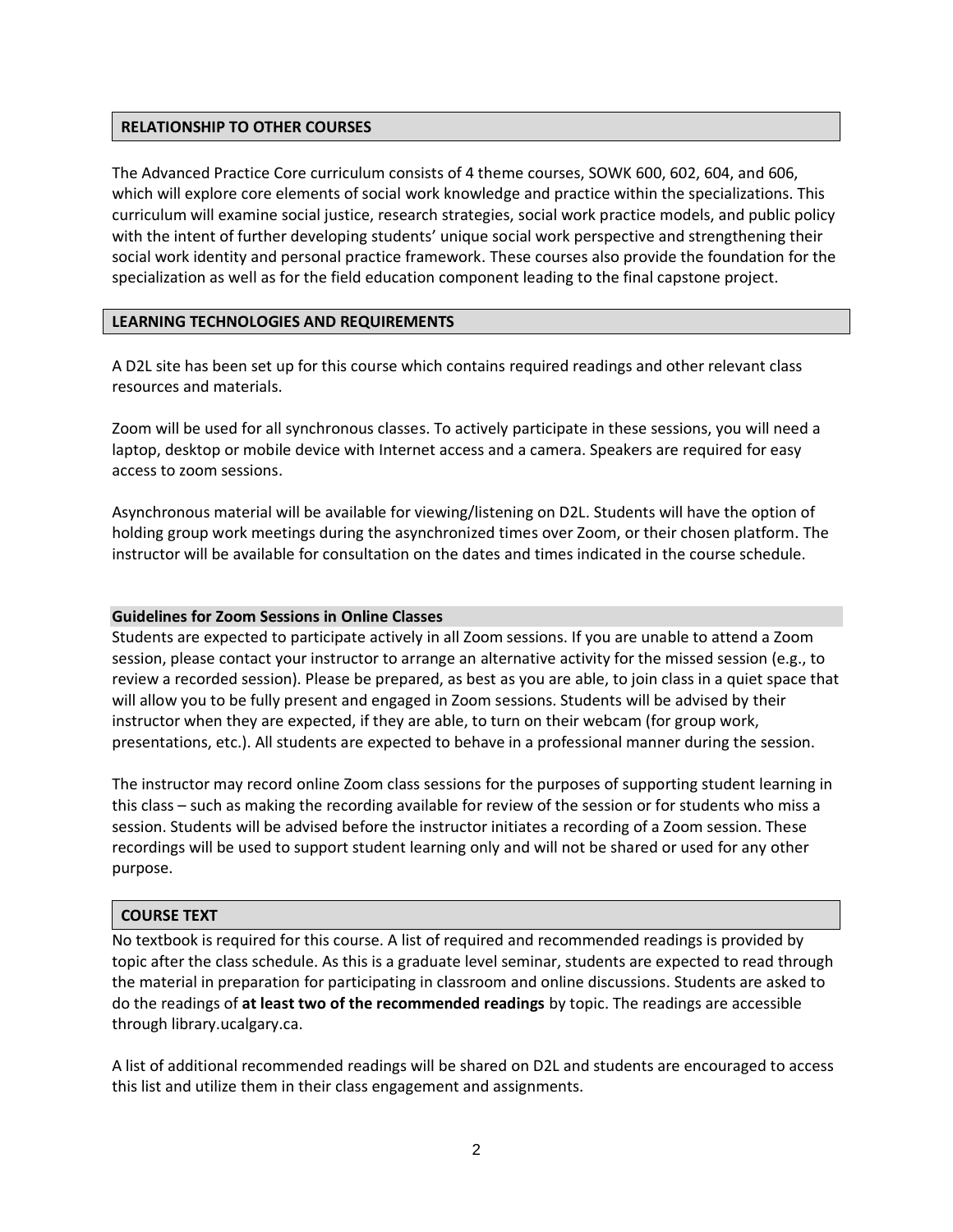# **CLASS SCHEDULE**

Please note that the class schedule consists of 7 required synchronous Zoom sessions on Wednesday evenings (May 6<sup>th</sup>, May 13<sup>th</sup>, May 20<sup>th</sup>, May 27<sup>th</sup>, June 3<sup>rd</sup>, June 10<sup>th</sup>, and June 17<sup>th</sup>).

Students are also expected to attend asynchronous zoom sessions on Monday evenings (6:00 – 8:00 PM) and have the option of meeting with group members during this time. The instructor will be available for consultation during this time.

| <b>Date</b>                            | <b>Topic</b>                                                                                                     |
|----------------------------------------|------------------------------------------------------------------------------------------------------------------|
| May 6<br>$6:00 - 8:00$ pm (MT)         | Introductions and course overview<br>Topic 1: Theoretical frameworks                                             |
| <b>May 11</b><br>$6:00 - 8:00$ pm (MT) | Group work and Asynchronous Time                                                                                 |
| May 13<br>$6:00 - 8:00$ pm (MT)        | Topic 2: Theories & approaches to power I: Unpacking power relations<br>and operations for social work           |
| <b>May 18</b><br>$6:00 - 8:00$ pm (MT) | Victoria Day-Holiday                                                                                             |
| May 20<br>$6:00 - 8:00$ pm (MT)        | Topic 3: Theories & approaches to power II: Unpacking power relations<br>and operations for social work          |
| May 25<br>$6:00 - 8:00$ pm (MT)        | Group work and Asynchronous Time                                                                                 |
| May 27<br>$6:00 - 8:00$ pm (MT)        | Topic 4: Intersectionalities & interlocking systems of oppression                                                |
| June 01<br>$6:00 - 8:00$ pm (MT)       | Group work and Asynchronous Time                                                                                 |
| June 03<br>$6:00 - 8:00$ pm (MT)       | Topic 5: Critical and anti-oppressive practice, ethical tensions and social<br>work's roles and responsibilities |
| June 08<br>$6:00 - 8:00$ pm (MT)       | Group work and Asynchronous Time                                                                                 |
| June 10<br>$6:00 - 8:00$ pm (MT)       | Topic 6: Social policies & research: The struggles for inclusion: Who is<br>left out?                            |
| June 15<br>$6:00 - 8:00$ pm (MT)       | Group work and Asynchronous Time                                                                                 |
| June 17<br>$6:00 - 8:00$ pm (MT)       | <b>Poster presentations</b>                                                                                      |

# **Topic 1: Theoretical frameworks**

Kuwee-Kumsa, M. (2008). Social working the dance of Otherness. *Canadian Social Work Review, 25*(1), 97-106.<https://www-jstor-org.ezproxy.lib.ucalgary.ca/stable/41669885>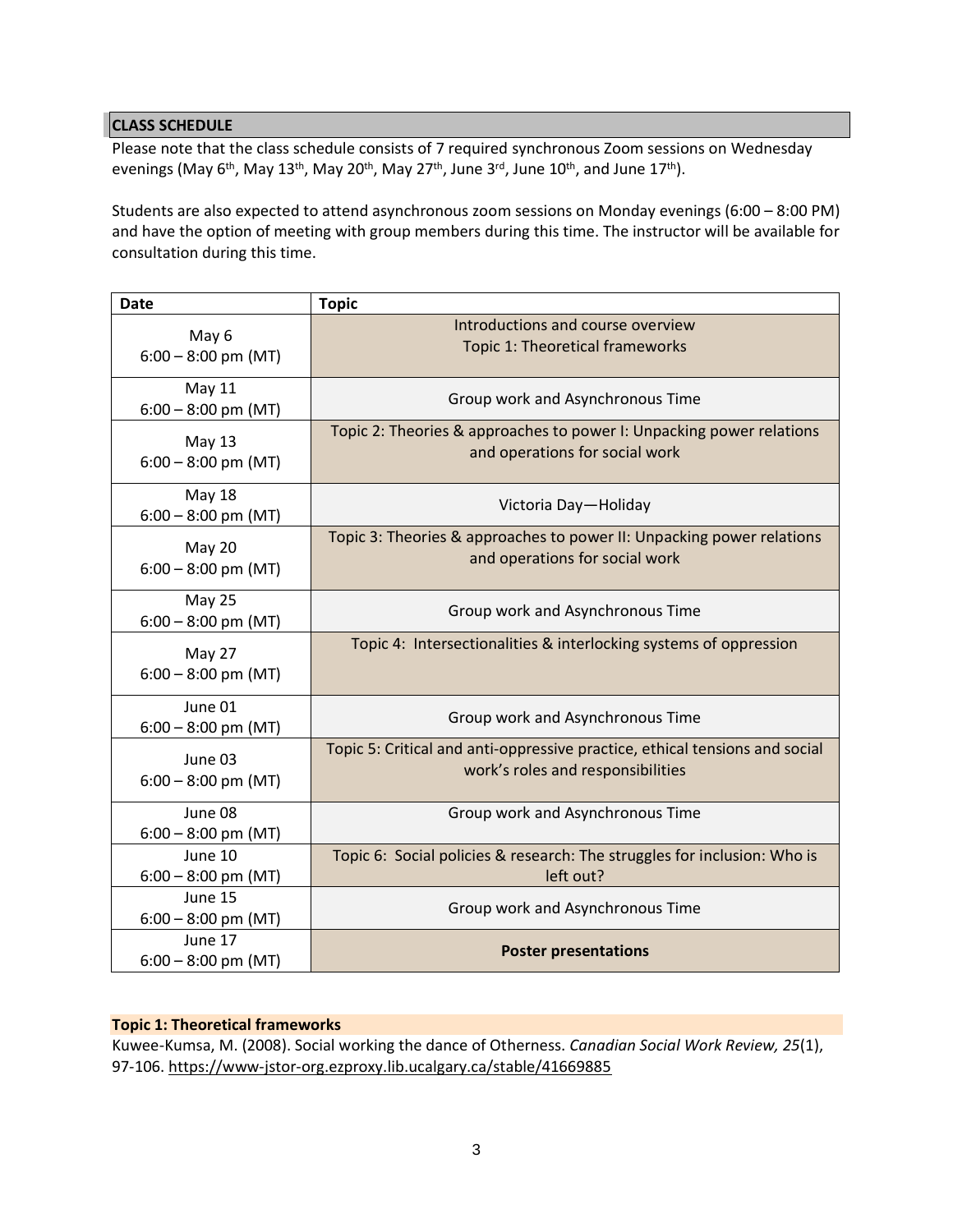McIntosh, P. (1989). White Privilege: Unpacking the invisible knapsack. *Peace and Freedom,* 1-2. <https://nationalseedproject.org/Key-SEED-Texts/white-privilege-unpacking-the-invisible-knapsack>

Olson, C. J., Reid, C., Threadgill-Goldson, N., Riffe, A. H., & Ryan, P. A. (2013). Voices from the field: Social workers define and apply social justice. *Journal of Progressive Human Services, 24*(1), 23-42. <https://doi-org.ezproxy.lib.ucalgary.ca/10.1080/10428232.2013.740407>

Quijano, A. (2000). Coloniality of power and Eurocentrism in Latin America. *International Sociology, 15*(2), 215-232. <https://doi-org.ezproxy.lib.ucalgary.ca/10.1177/0268580900015002005>

Todd, S. (2011). "That power and privilege thing": Securing whiteness in community work. *Journal of Progressive Human Services, 22*(2), 117-134. [https://doi](https://doi-org.ezproxy.lib.ucalgary.ca/10.1080/10428232.2011.606528)[org.ezproxy.lib.ucalgary.ca/10.1080/10428232.2011.606528](https://doi-org.ezproxy.lib.ucalgary.ca/10.1080/10428232.2011.606528)

Young, I. M. (2014). Five faces of oppression. In N. Asumah, & Mechthild Nagel (Eds.), *Diversity, social justice and inclusive excellence: Transdisciplinary and global perspectives* (pp. 3-33). New York, NY: State University of New York Press. [https://ebookcentral-proquest-com.ezproxy.lib.ucalgary.ca/lib/ucalgary](https://ebookcentral-proquest-com.ezproxy.lib.ucalgary.ca/lib/ucalgary-ebooks/reader.action?ppg=26&docID=3408886&tm=1512429534081)[ebooks/reader.action?ppg=26&docID=3408886&tm=1512429534081](https://ebookcentral-proquest-com.ezproxy.lib.ucalgary.ca/lib/ucalgary-ebooks/reader.action?ppg=26&docID=3408886&tm=1512429534081)

**Topic 2: Theories & approaches to power I - Understanding self, the other and othering process** Deepak, A. (2012). Globalization, power and resistance: Postcolonial and transnational feminist perspectives for social work practice*. International Social Work, 55*(6), 779-793. [https://doi](https://doi-org.ezproxy.lib.ucalgary.ca/10.1177/0020872811414038)[org.ezproxy.lib.ucalgary.ca/10.1177/0020872811414038](https://doi-org.ezproxy.lib.ucalgary.ca/10.1177/0020872811414038)

DiAngelo, R. (2006). My class didn't trump my race: Using oppression to face privilege. *Multicultural Perspectives, 8*(1), 51-56. [https://doi-org.ezproxy.lib.ucalgary.ca/10.1207/s15327892mcp0801\\_9](https://doi-org.ezproxy.lib.ucalgary.ca/10.1207/s15327892mcp0801_9)

Gilbert, A., & Sliep, Y. (2009). Reflexivity in the practice of social action: From self-to inter-relational reflexivity. *South African Journal of Psychology, 39*(4), 468-479. [https://doi](https://doi-org.ezproxy.lib.ucalgary.ca/10.1177/008124630903900408)[org.ezproxy.lib.ucalgary.ca/10.1177/008124630903900408](https://doi-org.ezproxy.lib.ucalgary.ca/10.1177/008124630903900408)

Solas, J. (2008). What kind of social justice does social work seek? *International Social Work, 51*(6), 813- 822.<https://journals-sagepub-com.ezproxy.lib.ucalgary.ca/doi/abs/10.1177/0020872808095252>

Tew, J. (2006). Understanding power and powerlessness: Towards a framework for emancipatory practice in social work. *Journal of Social Work, 6*(1), 33-51[. https://doi](https://doi-org.ezproxy.lib.ucalgary.ca/10.1177/1468017306062222)[org.ezproxy.lib.ucalgary.ca/10.1177/1468017306062222](https://doi-org.ezproxy.lib.ucalgary.ca/10.1177/1468017306062222)

**Topic 3: Theories & approaches to power II - Unpacking power relations and operations for social work**

Blackstock, C. (2019). The occasional evil of angels: Learning from the experiences of Aboriginal Peoples and social work. First People Child & Family review, 14(1), 137-152. [http://ezproxy.lib.ucalgary.ca/login?url=http://search.ebscohost.com/login.aspx?direct=true&db=sih&A](http://ezproxy.lib.ucalgary.ca/login?url=http://search.ebscohost.com/login.aspx?direct=true&db=sih&AN=135787816&site=ehost-live) [N=135787816&site=ehost-live](http://ezproxy.lib.ucalgary.ca/login?url=http://search.ebscohost.com/login.aspx?direct=true&db=sih&AN=135787816&site=ehost-live)

Hall, S. (2006). The West & the rest: Discourse and power. In C. A. Maaka & C. Andersen (Eds.), *The Indigenous experience: Global perspectives* (pp. 165-173). Toronto, ON: Canadian Scholar Press. [https://read-dukeupress-edu.ezproxy.lib.ucalgary.ca/books/book/2555/chapter-](https://read-dukeupress-edu.ezproxy.lib.ucalgary.ca/books/book/2555/chapter-standard/1360482/The-West-and-the-Rest-Discourse-and-Power-1992)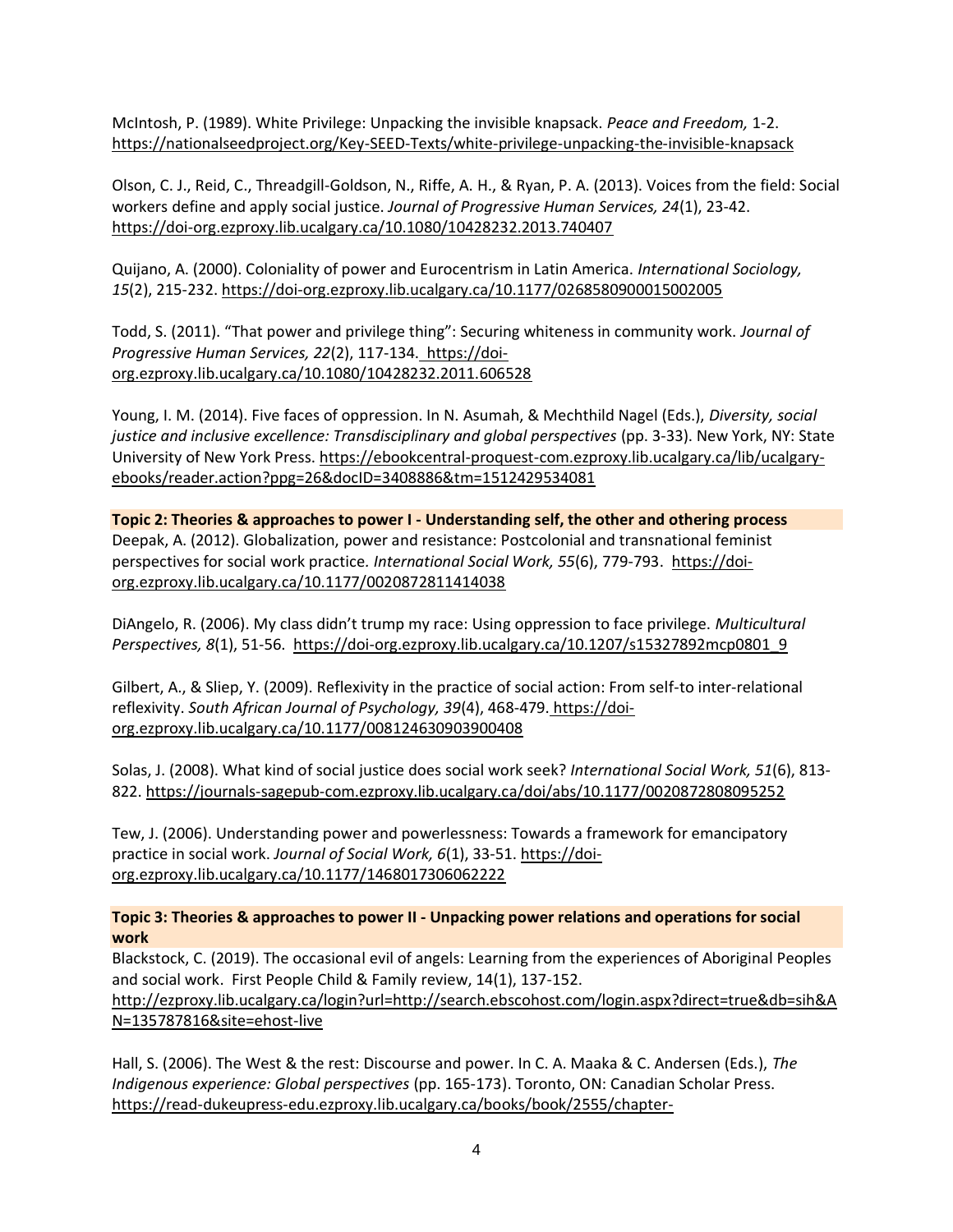# [standard/1360482/The-West-and-the-Rest-Discourse-and-Power-1992](https://read-dukeupress-edu.ezproxy.lib.ucalgary.ca/books/book/2555/chapter-standard/1360482/The-West-and-the-Rest-Discourse-and-Power-1992)

LeFrancois, B. (2013). The psychiatrization of our children, or, an autoethnographic narrative of perpetuating First Nations genocide through 'benevolent' institutions. *Decolonization: Indigeneity, Education & Society, 2*(1), 108-123.<https://jps.library.utoronto.ca/index.php/des/article/view/18687>

Li, P. S. (2001). The racial subtext of Canada's immigration discourse. *Journal of International Migration and Integration, 2*(1), 77-97. [https://link-springer-com.ezproxy.lib.ucalgary.ca/article/10.1007/s12134-](https://link-springer-com.ezproxy.lib.ucalgary.ca/article/10.1007/s12134-001-1020-1) [001-1020-1](https://link-springer-com.ezproxy.lib.ucalgary.ca/article/10.1007/s12134-001-1020-1)

Quijano, A. (2000). Coloniality of power and Eurocentrism in Latin America. *International Sociology, 15*(2), 215-232.

<https://journals-sagepub-com.ezproxy.lib.ucalgary.ca/doi/abs/10.1177/0268580900015002005>

# *\* Please listen to as many lectures as possible in the following series. The Talaga series is a required listening for everyone.*

Talaga, T. (Author). (2018). *All our relations: Finding the path forward*. [The 2018 CBC Massey Lectures Series]. Toronto, Canada Broadcasting Corporation (CBC). Retrieved from [https://www.cbc.ca/radio/ideas/the-2018-cbc-massey-lectures-all-our-relations-finding-the-path-](https://www.cbc.ca/radio/ideas/the-2018-cbc-massey-lectures-all-our-relations-finding-the-path-%20forward-1.4763007) [%20forward-1.4763007](https://www.cbc.ca/radio/ideas/the-2018-cbc-massey-lectures-all-our-relations-finding-the-path-%20forward-1.4763007)

Walter, M., Taylor, S., & Habibis, D. (2011). How white is social work in Australia*? Australian Social Work, 64*(1), 6-19. <https://doi-org.ezproxy.lib.ucalgary.ca/10.1080/0312407X.2010.510892>

### **Topics 4: Intersectionalities & interlocking systems of oppression**

Bose, C. E. (2012). Intersectionality and global gender inequality. *Gender & Society, 26*(1), 67-72. <https://journals-sagepub-com.ezproxy.lib.ucalgary.ca/doi/full/10.1177/0891243211426722>

Ferrer, I., Grenier, A., & Brotman, S., & Koehn, S. (2017). Understanding the experiences of racialized older people through an intersectional life course perspective. *Journal of Aging Studies*, 41, 10-17. <https://www-sciencedirect-com.ezproxy.lib.ucalgary.ca/science/article/pii/S0890406516303905>

Hulko, W. (2009). The time-and context-contingent nature of intersectionality and interlocking oppressions. *Affilia: Journal of Women & Social Work, 24*(1), 44-55. [https://doi](https://doi-org.ezproxy.lib.ucalgary.ca/10.1177/0886109908326814)[org.ezproxy.lib.ucalgary.ca/10.1177/0886109908326814](https://doi-org.ezproxy.lib.ucalgary.ca/10.1177/0886109908326814)

Jordan-Zachery, J. S. (2007). Am I a Black woman or a woman who is Black? A few thoughts on the meaning of intersectionality. *Politics & Gender, 3*(2), 254-263. [https://doi](https://doi-org.ezproxy.lib.ucalgary.ca/10.1017/S1743923X07000074)[org.ezproxy.lib.ucalgary.ca/10.1017/S1743923X07000074](https://doi-org.ezproxy.lib.ucalgary.ca/10.1017/S1743923X07000074)

Mattsson, T. (2104). Intersectionality as a useful tool: Anti-oppressive social work & critical reflection. *Affilia: Journal of Women & Social Work, 29*(1), 8-17. [https://doi](https://doi-org.ezproxy.lib.ucalgary.ca/10.1177/0886109913510659)[org.ezproxy.lib.ucalgary.ca/10.1177/0886109913510659](https://doi-org.ezproxy.lib.ucalgary.ca/10.1177/0886109913510659)

Wehbi, S., Elin, L., & El-Lahib, Y. (2010). Neo-colonial discourse and disability: The case of Canadian international development NGOs. *Community Development Journal, 45*(4), 404-422. [https://doi](https://doi-org.ezproxy.lib.ucalgary.ca/10.1093/cdj/bsp035)[org.ezproxy.lib.ucalgary.ca/10.1093/cdj/bsp035](https://doi-org.ezproxy.lib.ucalgary.ca/10.1093/cdj/bsp035)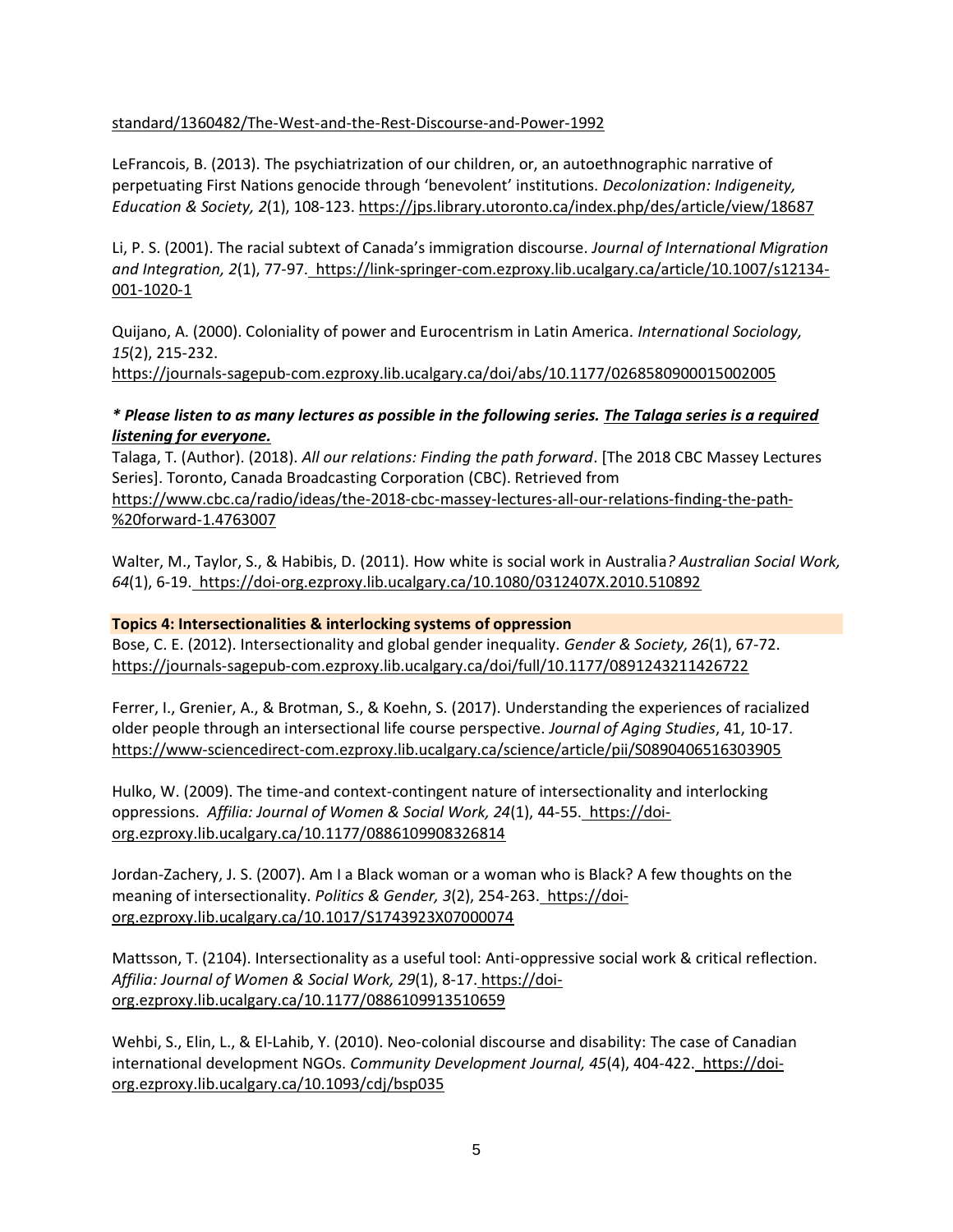Westbrook, L. & Schilt, K. (2014). Doing gender, determining gender: Transgender people, gender panics, and the maintenance of the sex/gender/sexuality system. *Gender & Society*, *28*(1), 32-57. <https://www-jstor-org.ezproxy.lib.ucalgary.ca/stable/43669855>

### **Topic 5: Critical and anti-oppressive practice, ethical tensions and social work's roles and responsibilities**

Blackstock, C. (2011). Wanted: Moral courage in Canadian child welfare. *First Peoples Child Family Review, 6*(2), 35-46. <http://journals.sfu.ca/fpcfr/index.php/FPCFR/article/view/114/178>

Baines, D. (2011). Resistance as emotional work: The Australian and Canadian non-profit social services. *Industrial Relations Journal, 42*(2), 139-156. [https://doi-org.ezproxy.lib.ucalgary.ca/10.1111/j.1468-](https://doi-org.ezproxy.lib.ucalgary.ca/10.1111/j.1468-2338.2011.00616.x) [2338.2011.00616.x](https://doi-org.ezproxy.lib.ucalgary.ca/10.1111/j.1468-2338.2011.00616.x)

Benjamin, A. (2011). Doing anti-oppressive social work: The importance of resistance, history and strategy. In D. Baines (Ed.), *Doing anti-oppressive practice: Building transformative, politicized social work* (pp. 289-297). Halifax, NS: Fernwood Books.

Godden, N. J. (2017). The love ethic: A radical theory for social work practice. *Australia Social Work, 70*(4), 405-416[. https://doi-org.ezproxy.lib.ucalgary.ca/10.1080/0312407X.2017.1301506](https://doi-org.ezproxy.lib.ucalgary.ca/10.1080/0312407X.2017.1301506)

Pon, G. (2009). Cultural competency as new racism: An ontology of forgetting. *Journal of Progressive Human Services, 20*(1), 59-71. <https://doi-org.ezproxy.lib.ucalgary.ca/10.1080/10428230902871173>

Sakamoto, I., & Pitner, R. O. (2005). Use of critical consciousness in anti-oppressive social work practice: Disentangling power dynamics at personal and structural levels. *British Journal of Social Work, 35*, 435- 452.

[http://ezproxy.lib.ucalgary.ca/login?url=http://search.ebscohost.com/login.aspx?direct=true&db=rzh&A](http://ezproxy.lib.ucalgary.ca/login?url=http://search.ebscohost.com/login.aspx?direct=true&db=rzh&AN=106521512&site=ehost-live) [N=106521512&site=ehost-live](http://ezproxy.lib.ucalgary.ca/login?url=http://search.ebscohost.com/login.aspx?direct=true&db=rzh&AN=106521512&site=ehost-live)

Wehbi, S., Elin, L., & El-Lahib, Y. (2010). Neo-colonial discourse and disability: The case of Canadian international development NGOs. *Community Development Journal, 45*(4), 404-422. <https://academic-oup-com.ezproxy.lib.ucalgary.ca/cdj/article/45/4/404/277639>

**Topic 6: Social policies & research: The struggles for inclusion: Who is left out?** Absolon, K. (2019). Indigenous wholistic theory: A knowledge set for practice. *First People Child & Family Review, 14*(1), 74-87. <https://fpcfr.com/index.php/FPCFR/article/view/95>

Anderson-Nathe, B., Gringeri, C., & Wahab, S. (2013). Nurturing "critical hope" in teaching feminist social work research. *Journal of Social Work Education, 49*(2), 277-291. <https://doi-org.ezproxy.lib.ucalgary.ca/10.1080/10437797.2013.768477>

Blackstock. C. (2012). Jordan's Principle: Canada's broken promise to First Nation Children? *Pediatrics & Child Health, 17*(7), 368-370. [https://academic](https://academic-oupcom.ezproxy.lib.ucalgary.ca/pch/article/17/7/368/2647016)[oupcom.ezproxy.lib.ucalgary.ca/pch/article/17/7/368/2647016](https://academic-oupcom.ezproxy.lib.ucalgary.ca/pch/article/17/7/368/2647016)

Blackstock, C. (2016). Toward the full and proper implementation of Jordan's Principle: An elusive goal to date. *Pediatric & Child Health, 21*(5), 245-246. <https://academic-oup-com.ezproxy.lib.ucalgary.ca/pch/article/21/5/245/2647378>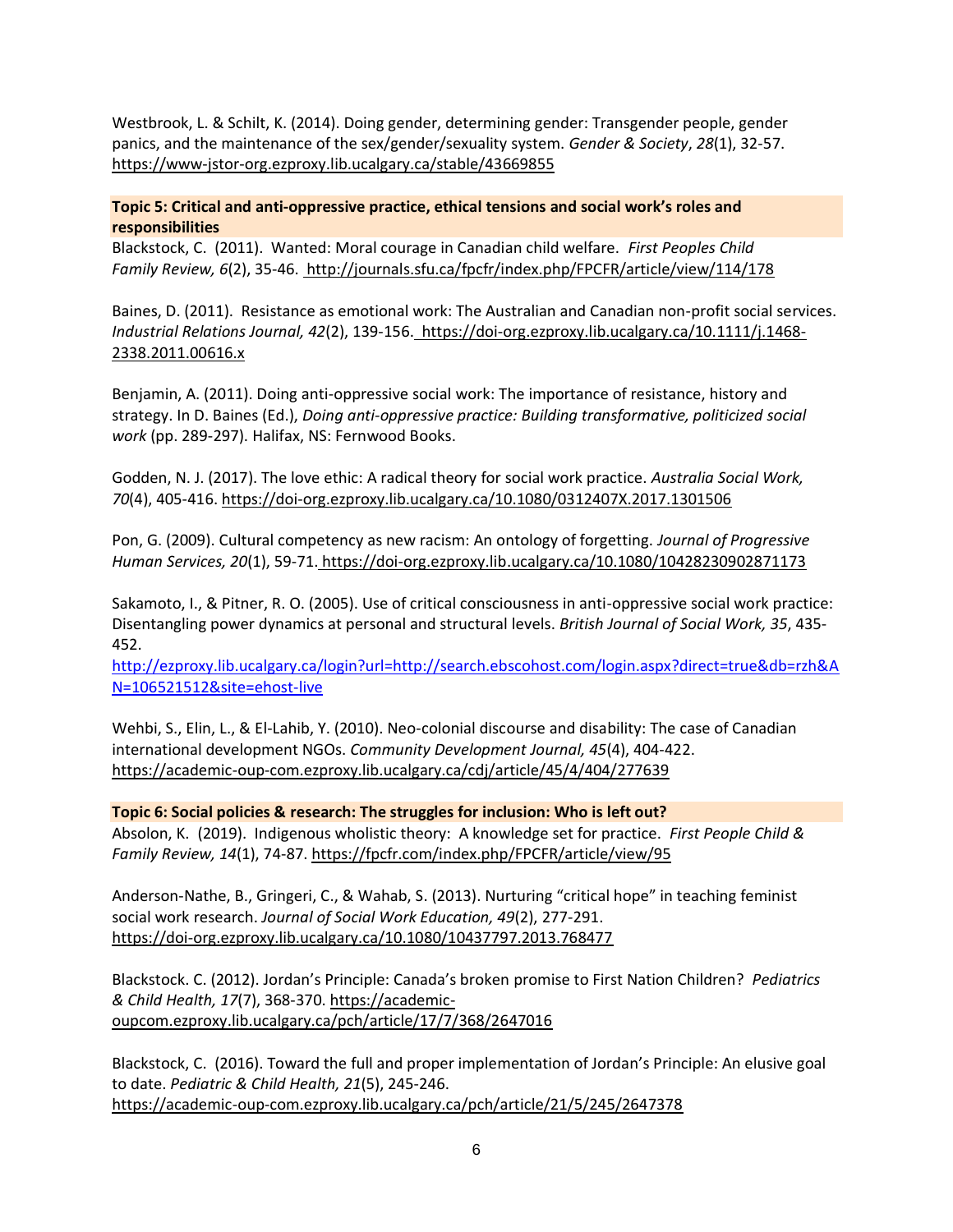Chouinard, V., & Crooks, V. A. (2005). 'Because they have all the power and I have none': State restructuring of income and employment supports and disabled women's lives in Ontario, Canada. *Disability & Society, 20*(1), 19-32. [https://doi-](https://doi-org.ezproxy.lib.ucalgary.ca/10.1080/0968759042000283610)

[org.ezproxy.lib.ucalgary.ca/10.1080/0968759042000283610](https://doi-org.ezproxy.lib.ucalgary.ca/10.1080/0968759042000283610)

El-Lahib, Y. (2015). The inadmissible "Other": Discourses of ableism and colonialism in Canadian immigration. *Journal of Progressive Human Services, 26*(3), 209-228. [https://doi](https://doi-org.ezproxy.lib.ucalgary.ca/10.1080/10428232.2015.1063355)[org.ezproxy.lib.ucalgary.ca/10.1080/10428232.2015.1063355](https://doi-org.ezproxy.lib.ucalgary.ca/10.1080/10428232.2015.1063355)

Kovach, M. (2019). Conversational methods in Indigenous Research. *First People Child & Family Review, 14*(1), 40-48. <https://fpcfr.com/index.php/FPCFR/article/view/172>

Palmer, M. (2014). Beyond madness: Ways to foster nonviolence in human systems. *Social Alternatives*, *33*(3), 60-64.

[http://ezproxy.lib.ucalgary.ca/login?url=http://search.ebscohost.com/login.aspx?direct=true&db=sih&A](http://ezproxy.lib.ucalgary.ca/login?url=http://search.ebscohost.com/login.aspx?direct=true&db=sih&AN=100606699&site=ehost-live) [N=100606699&site=ehost-live](http://ezproxy.lib.ucalgary.ca/login?url=http://search.ebscohost.com/login.aspx?direct=true&db=sih&AN=100606699&site=ehost-live)

Silva, D. S., Smith, M. J., & Upshur, R. E. G. (2013). Disadvantaging the disadvantaged: When public health policies and practices negatively affect marginalized populations. *Canadian Journal of Public Health, 104*(5), 410-412. [https://www-jstor](https://www-jstor-org.ezproxy.lib.ucalgary.ca/stable/canajpublheal.104.5.e410)[org.ezproxy.lib.ucalgary.ca/stable/canajpublheal.104.5.e410](https://www-jstor-org.ezproxy.lib.ucalgary.ca/stable/canajpublheal.104.5.e410)

Weinberg, M. (2010). The social construction of social work ethics: Politicizing and broadening the lens. *Journal of Progressive Human Services, 21*(1), 32-44. [https://doi](https://doi-org.ezproxy.lib.ucalgary.ca/10.1080/10428231003781774)[org.ezproxy.lib.ucalgary.ca/10.1080/10428231003781774](https://doi-org.ezproxy.lib.ucalgary.ca/10.1080/10428231003781774)

# **ASSIGNMENTS**

Please note that throughout the term, there will be many opportunities to discuss all assignments in detail including objectives, expectations, demonstration of learnings and grading criteria. Please note the following criteria for all assignments:

- All submitted work *must follow proper APA format (7th edition) within the text and in the reference list, and written in* **12-point font, Arial or New Times Roman, double-spaced**. Failure to do so will result in significant deduction of grades.
- All assignments must be submitted in a *word document* to facilitate comments from instructor.
- Readings & in class reflections are to be submitted in class and no late submissions will be accepted.
- Assignments and papers are to be submitted on time (*before 11:00PM of the due date*),
- There is a *seven-day* maximum limit by which to accept late assignments when students have not asked for extensions. No assignments will be accepted beyond this seven-day limit.
- In normal circumstances, assignments will be graded and returned to students within three weeks from the day they are submitted.
- Students are responsible for attaching the appropriate file to the dropbox folder and the instructor holds the right to accept or reject wrongfully attached files that do not match assignment requirements.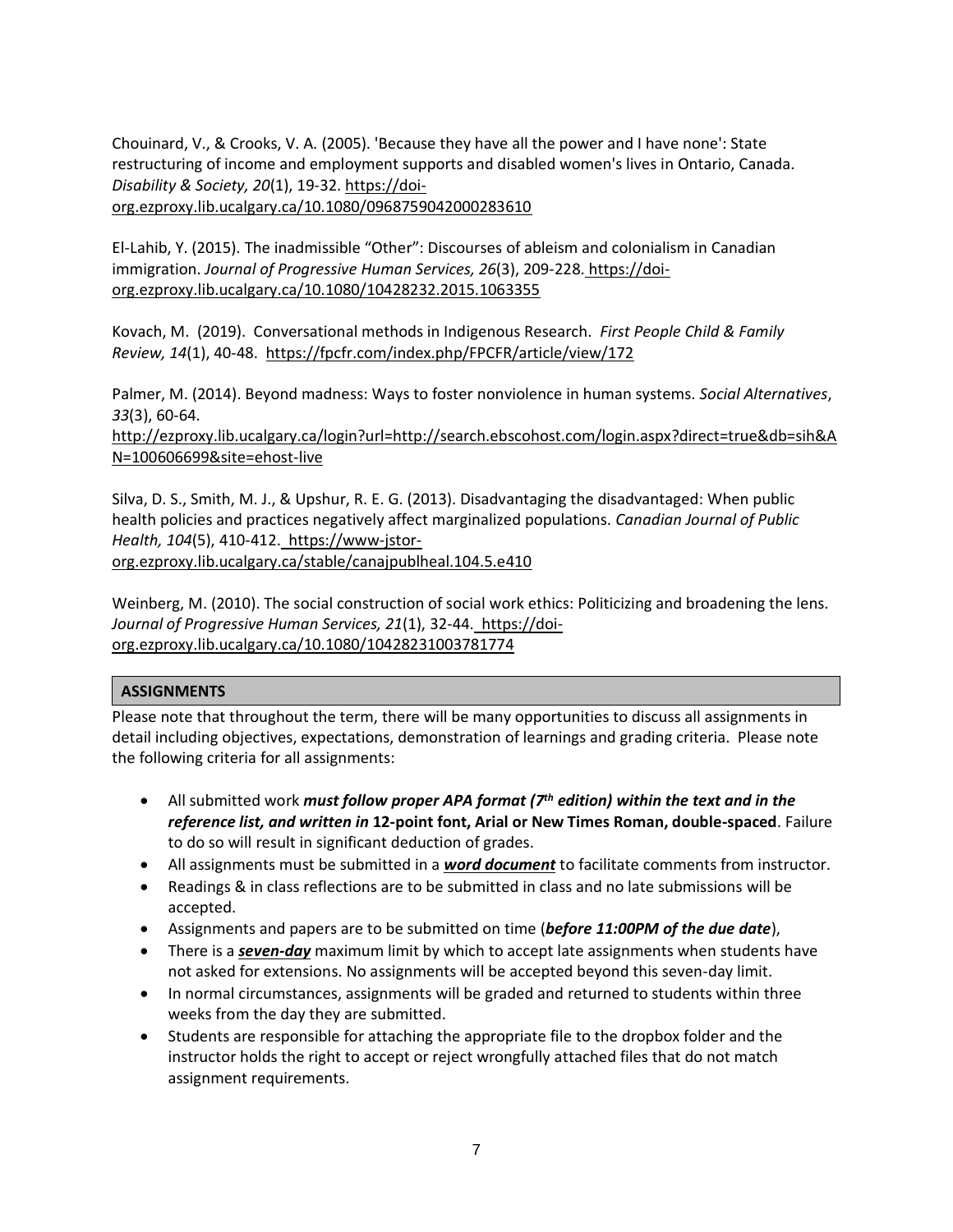Students are encouraged to email or communicate with the instructor throughout the seminar. Please note that email communication is a form of professional communication and reflects a culture of respect and professional mannerism. *Students are expected to adhere* to professional codes of conduct when communicating via email with their peers as well as their instructors. As per the university policy, please note that all communication with the instructor *must be done through the U of C email address*, and the instructor maintains the rights *not to* respond to communications through personal email addresses. Please allow up to *48 hours* for response time to your email communications.

### **DESCRIPTION OF ASSIGNMENTS**

### **Assignment 1: Zoom and D2L Participation and Engagement Value: 10% Due Date: ongoing**

The purpose of this assignment is to engage students in active participation during synchronous and asynchronous sessions, and to develop their facilitation, active listening and reflections of critical conversations. Grades will be based on the student's ongoing and active participation in the synchronous and asynchronous activities. In particular, students will be expected to contribute new insights, content and critique, as well as connections to their field of practice. Students will be asked to facilitate classroom discussions in groups of 2-3 students, for 20 minutes between May 13 and June 10. Students will be assigned the readings during the first class.

# **Assignment 2: Poster and Policy Analysis from a Social Justice Lens Value 50% Due Dates: See below**

This assignment consists of developing and presenting a poster on a critical analysis of a social policy related to a social justice theme by examining the tensions associated with knowledge production and consumption. Students are encouraged to become active participants of knowledge production, evaluation and dissemination in ways that are consistent with social justice values and principles discussed in the course. Students are also asked to interrogate the tensions and contradictions that emerge for them as they unpack the theoretical, epistemological and practice assumptions guiding the course through the analysis of a social policy. The purpose of this assignment is to help students not only trace their own learnings, but also engage with how such learnings can be disseminated theoretically in ways that legitimize their own interpretations and analysis of the issues and ideas they examine. Particular emphasis will be placed on how students integrate their learnings from the course into all parts of this assignment.

During the first class, the instructor will provide the list of policy areas from which to choose a topic of interest and self-assign to a group. Groups of 4-5 students will be formed. Once groups are formed, a dedicated group page will be created on D2L for each group. Please ensure to apply your teamwork skills to collaborate with others and support one another in each of the following part. Dedicated asynchronous times are put in place so that students will have opportunities to meet with group members and consult with the instructor in support of this poster assignments.

This assignment will comprise of three parts: (1) Identifying and developing a poster on a social policy, and providing a clear rationale and literature review on their chosen issue; (2) Presentation of poster; and (3) Offering poster feedback to colleagues. Students are encouraged to collaborate with the colleagues in the same group to critically engage and analyze the selected social policy.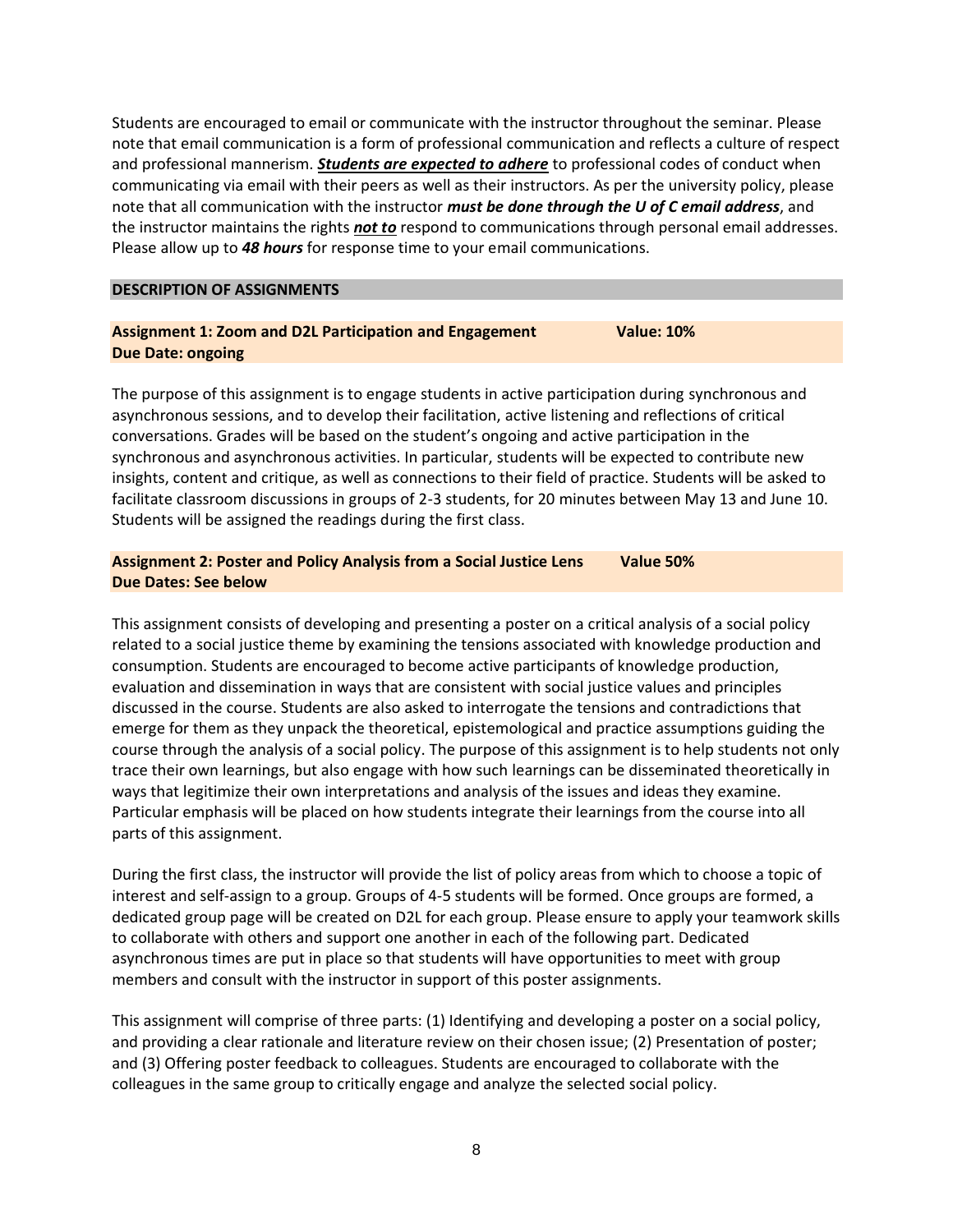# **Part I: Development and rationale of the selected social policy** Value 20% **a**) **Selection of policy + rationale <b>Due Date:** May 13<sup>th</sup>

For Part I, students will engage with how their course learnings inform their critical analysis lens through a poster presentation. Presenters will be expected to integrate classroom material (lectures, discussions, readings and classroom activities) into their presentation. Specific attention will be paid to presenters' chosen policy and how they ground their analysis within critical theoretical frameworks we discuss in class.

The poster is assumed to be a scholarly presentation and students are expected to demonstrate academic rigor in the ways they develop their poster and engage with the learnings as they unfold. Students are also encouraged to critically examine ethics and ethical tensions as they shape social work practice approaches when working with diverse and marginalized individuals and social groups in their chosen areas of practice and communities. Students are expected to apply and critically engage and reflexively apply their own learning from the course to inform their practice approaches with diverse and marginalized individuals and social groups. The content should trace their own learnings from the course and about own and systemic assumptions and interrogate the tension and contradictions that emerge from the unpacking of the theoretical, epistemological and practice assumptions. Students are encouraged to legitimize their own interpretations and analysis of the policy at hand from a social justice lens and through a consolidated poster.

In Part I, students in each formed group are asked to identify and agree on a local, national or international social welfare policy. Students must develop and share a list of 5 online resources (e.g. videos, resources, policy briefs, podcasts, etc.) that they will actively engage with to critically analyze and develop their posters. Students are expected to share this list on D2L along with a 2-3 page rationale for why they have selected the policy and related sources, and offer a short discussion on why and how each source informs their theoretical and epistemological understandings of their chosen social policy. The rationale must include proper APA  $7<sup>th</sup>$  edition formatting and referencing.

| Part II: Poster submission and presentation | Value 20%            |                   |  |
|---------------------------------------------|----------------------|-------------------|--|
|                                             |                      |                   |  |
|                                             | a) Poster submission | Due date: June 13 |  |
|                                             | b) Presentation      | Due date: June 17 |  |

The poster developed in Part I will be submitted on June  $13<sup>th</sup>$  to allow the panel of reviewers to have time to review the detailed poster. On June 17th, groups will present their posters to the class. Each group will be given 20 minutes (10 minutes to present and 10 minutes to answer questions). Students are expected to integrate Assignment 2: Part I into their presentations by highlighting the important points of their poster. Following each presentation, group members will be asked a series of questions from peers and the instructor.

The questions should be related to the presented topic to help presenters articulate how they have integrated their learnings from the course into practice settings. In addition, students are expected to demonstrate scholarly theoretical rigor that shows their ways of examining the issues presented and illustrates their practice approaches with diverse and marginalized individuals and social groups. Students also are encouraged to highlight the role social work knowledge base plays in shaping their responses to issues of marginality. Students are encouraged to position their approaches within critical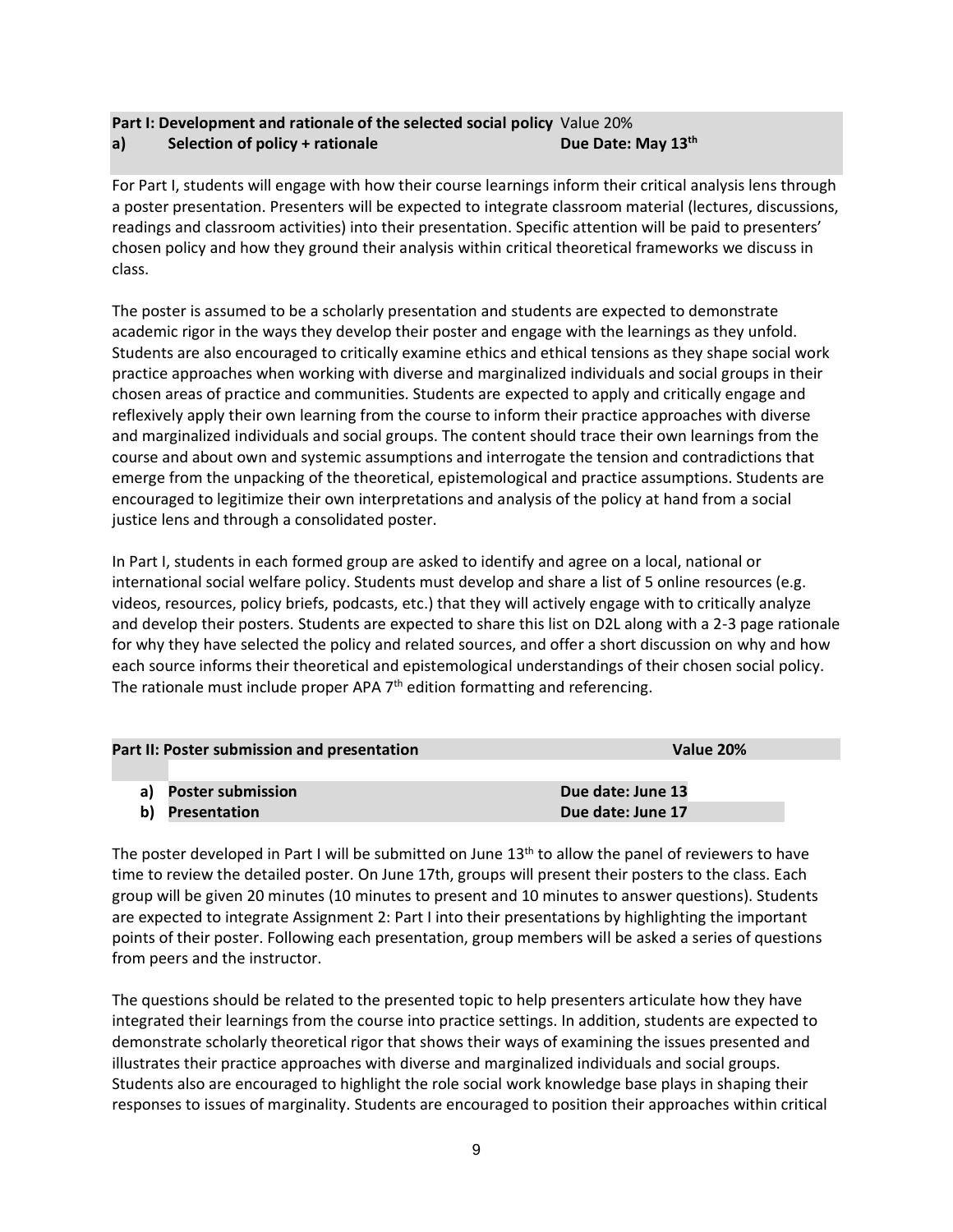anti-oppressive and social justice oriented social work practice. Some guiding questions that students might integrate into their poster include: *what perspectives drive policy development and application? And how would such policy respond to the needs it is set to address?*

Key expectations in this assignment include the groups' abilities to respond to, engage with and critically interrogate the following points:

- Sharing your poster resources (Assignment 1: Part 2)
- Analysis of the chosen policy
- Relevance to advancing experiences of diversity
- Key stakeholders informing and affecting this policy
- Responses to the policy by activist groups and affected communities
- Current trends and debates affecting the policy and its reach
- Ability to challenge oppression and marginalization of affected social groups
- Applicability to social work practice
- Examination of the flows, the tensions or contradictions inherent between policy text and its application (e.g. tensions between policy texts and how they are applied)

All presenters are encouraged to use their creativity to enhance the curiosity of other students and engage critical discussions. In addition, attention will be paid to teamwork, flow of ideas and the active engagement of other students on the presented topic. Students are expected to submit their poster and a complete list of reference by June 13<sup>th</sup> and be prepared to present their poster on June 17th. Grades are assigned to the entire group.

| Part III: Offering Feedback to Colleagues | <b>Value: 10%</b> | Due Date: June 18 |
|-------------------------------------------|-------------------|-------------------|
|-------------------------------------------|-------------------|-------------------|

Each student will be assigned to an evaluation panel of 4-5 students. The instructor will designate the panel members before the date of the poster submission. Panel members will be asked to review the submitted poster, prepare questions for clarification, evaluate the poster and its presentation and provide written feedback to the presenting group on June 18th. The instructor must be copied on the feedback. The reviewers should incorporate critical analysis of the content presented and offer concrete examination of the knowledge presented, and arguments advanced and findings discussed in a 1-page feedback. Reviews also should provide some feedback on the presentation style and aesthetics of the poster as a way to connect to the ideas and arguments in each poster. Reviewers' forms and guiding instructions will be distributed before the due date of the poster submission (June  $13<sup>th</sup>$ ).

**Assignment 3: Social justice application Value: 40% Due Dates: See below**

The objective of this assignment is to reflect on and critically examine injustices that are committed in our circles of influence. Moreover, the final paper is meant to demonstrate student reflection and integration of course material. This assignment is comprised of two main parts: (1) a letter explaining a social (in)justice, and (2) an application for how to intervene/resist informed by one's learnings of theoretical frameworks from the course. The selection of the injustice can be a completely independent topic or identified as part of Assignment 2. However, this is an individual assignment and is to be completed individually.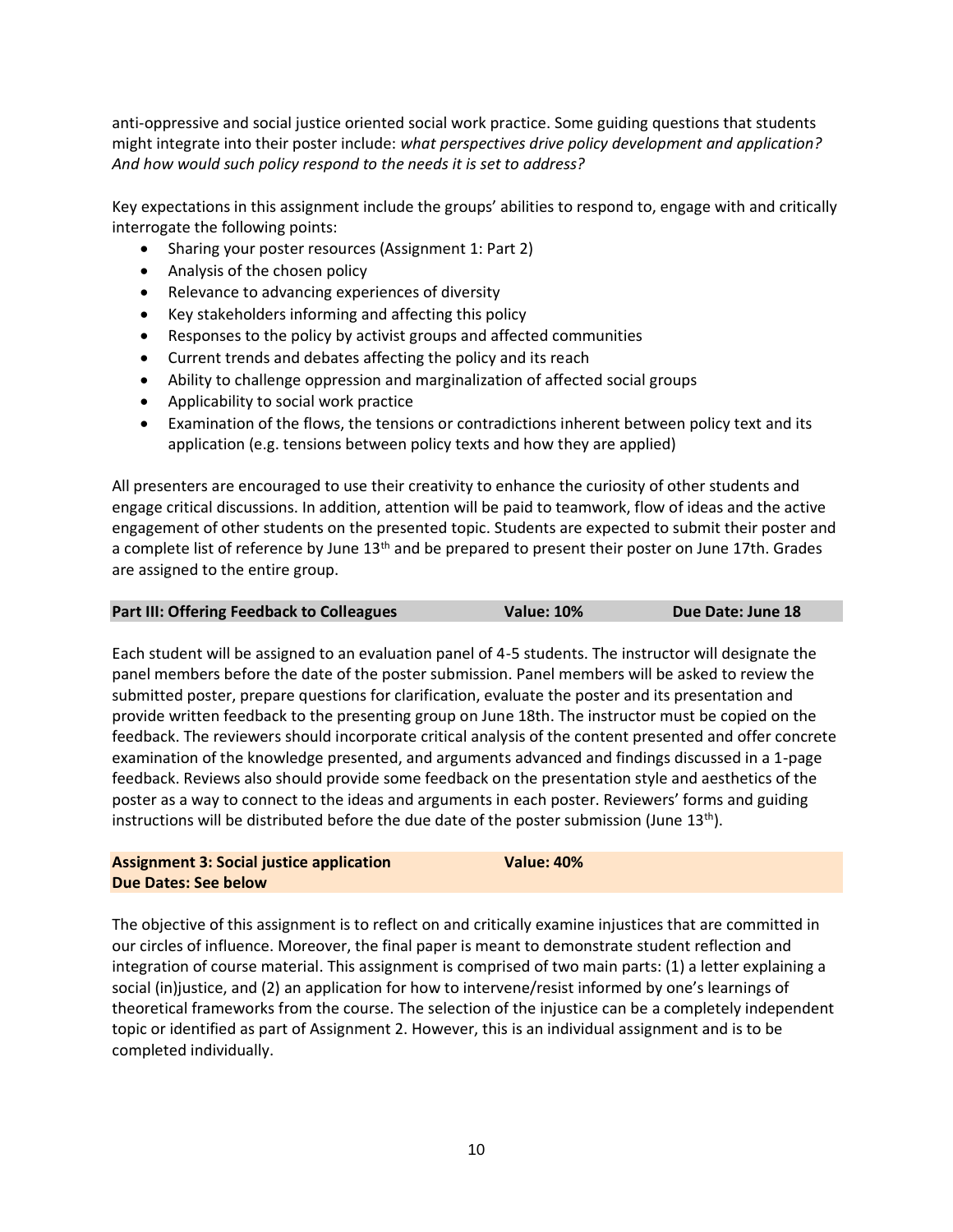### **Part 1: The letter Value: 10% Due: May 20<sup>th</sup>**

Part I asks students to identify and name a social injustice they observed and the context in which it occurred (the time injustice was realized, the persons or material objects involved, their positions and roles at the time), the initial reactions of the observer, and their understanding of the presenting injustice at the time. This can range from forms of micro-aggressions (language, attitudes, behaviours), to policies or procedures in organizations/workplaces. The injustice might also be a practice or intervention model or a research activity in which students may have and/or been involved in. Students are advised to identify an injustice in their circle of influence where they can engage in resistance and change. Students have the option to identify their starting point (i.e. Part I) in a written letter (maximum 2-3pages, double-spaced), or audio-recorded format (3-4 minutes), or a combination of a visual, such as a picture or a short video (1-2 minutes).

The letter will be evaluated according to the following criteria:

• **Reflection skills (5%)** – the extent to which the social justice issue is contextualized.

• **Integration (5%)** – the extent to which relevant material isintegrated into the conceptualization and application of the response to the identified injustice along with the self-reflection on your own attitudes/thoughts on the topic and relevance to practice.

### **Part 2: Putting theory into action Value: 30%** Due Date: June 20<sup>th</sup>

Part II asks students to draw course materials, zoom sessions, discussions with colleagues, previous assignments, etc. to integrate learnings into their social justice application. Using scholarly literature, students are asked to explain their social (in)justice (identified in Part I), its potential functions and impacts on the persons/communities oppressed. Students must then discuss a theoretical approach most suitable in addressing the injustice and the reasoning for this chosen approach. Students might consider the potential risks, challenges, and opportunities for transformation when connecting their theoretical approaches to their social (in)justice. Students will then be asked to describe practical steps they will take to respond or address the identified injustice (time, place, tactics, etc.). Students must also discuss their thoughts and feelings in relation to the action they are choosing to take (5-7 pages maximum, double-spaced). This assignment will be submitted and shared on D2L.

The final paper will be evaluated according to the following criteria:

• **Incorporation of related literature (5%)** – the extent to which reference material is incorporated (at least 5 required/recommended readings) and relevant to your topic.

- **Concept mastery (10%)** the extent to which knowledge, application, critical analysis and evaluation of relevant issues is demonstrated.
- **Integration (10%)** the extent to which relevant material is integrated into the conceptualization and application of the response to the identified injustice along with the self-reflection on your own attitudes/thoughts on the topic and relevance to practice.
- **Clarity and organization (5%) –** of the overall project, including writing style, grammar and spelling, and the extent to which APA style is adhered to in the references section.

# **ADDITIONAL ASSESSMENT AND EVALUATION INFORMATION**

# GUIDELINES FOR SUBMITTING ASSIGNMENTS

Please submit all assignments electronically through their respective dropbox in D2L. Please submit your assignment in a Word format (except the poster). Assignments should have a file name as follows: "Full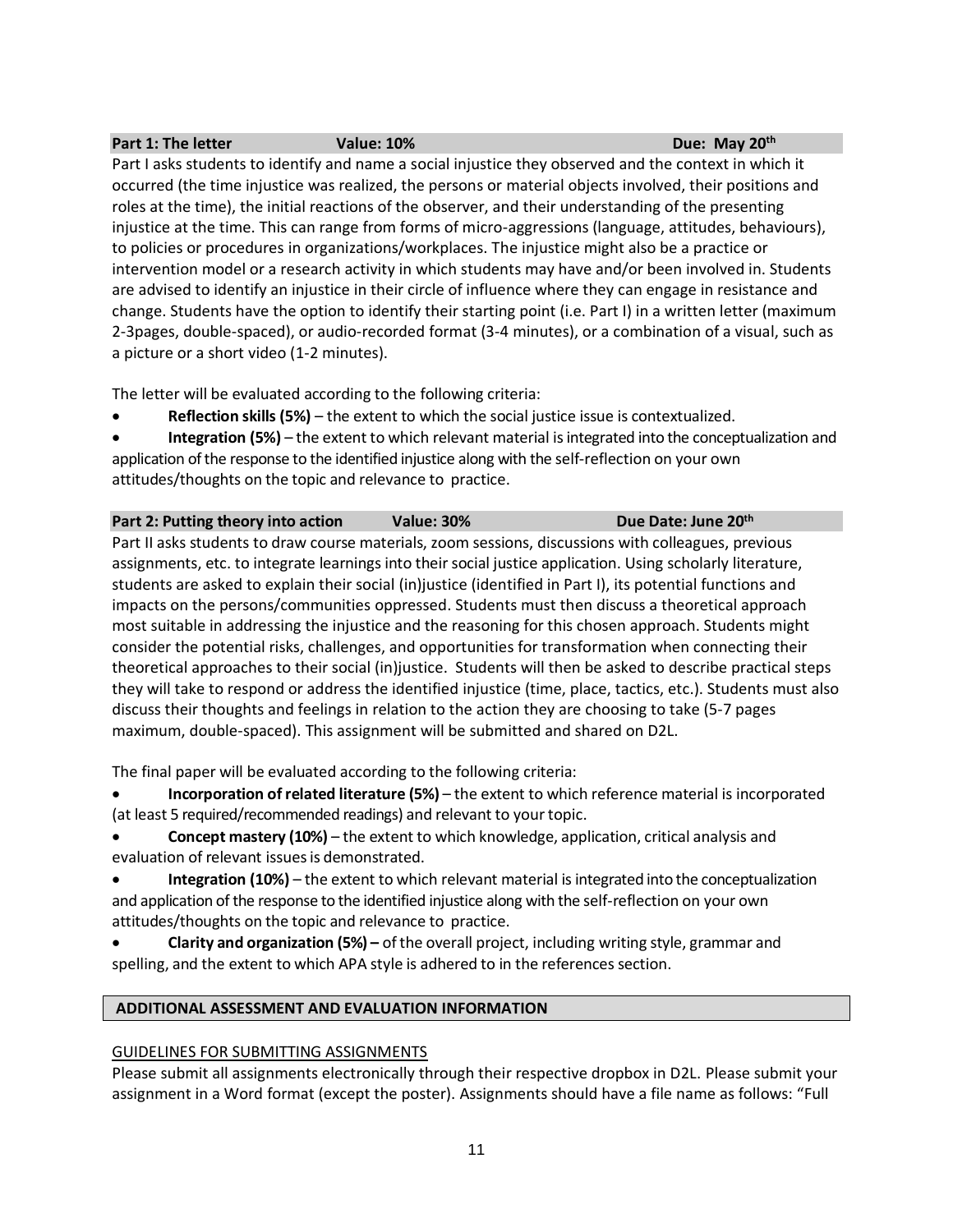last and first names and assignment number" (e.g., Smith-Jane-Assignment 1). Assignments are due before midnight on their due date. Please note that it is the student's responsibility to keep a copy of each submitted assignment and to ensure that the proper version is submitted.

# **EXPECTATIONS FOR WRITING**

All assignments will be assessed partly on writing skills. Writing skills include not only surface correctness (grammar, punctuation, sentence structure, etc.) but also general clarity and organization. Sources used in research papers must be properly documented and referenced in APA format. If you need writing support, please connect with the Student Success Centre, at: <https://www.ucalgary.ca/student-services/student-success/writing-support>

# **ACADEMIC MISCONDUCT**

It is expected that all work submitted in assignments is the student's own work, written expressly by the student for this particular course. Students are reminded that academic misconduct, including plagiarism, has serious consequences, as set out in the University Calendar: <http://www.ucalgary.ca/pubs/calendar/current/k.html>

# **GRADING**

A student's final grade for the course is the sum of the separate assignments. It is not necessary to pass each assignment separately in order to pass the course.

The University of Calgary **Graduate Grading System** and Faculty of Social Work Percentage Conversion will be used.

| Grade        | Grade | <b>Description</b>                                              | Percentage |
|--------------|-------|-----------------------------------------------------------------|------------|
|              | Point |                                                                 |            |
| $A+$         | 4.0   | Outstanding                                                     | 95-100     |
| A            | 4.0   | Excellent - superior performance, showing comprehensive         | 95-100     |
|              |       | understanding of subject matter                                 |            |
| A-           | 3.7   | Very Good Performance                                           | 90-94      |
| $B+$         | 3.3   | <b>Good Performance</b>                                         | 85-89      |
| B            | 3.0   | Satisfactory performance. Note: The grade point value (3.0)     | 80-84      |
|              |       | associated with this grade is the minimum acceptable average    |            |
|              |       | that a graduate student must maintain throughout the            |            |
|              |       | programme as computed at the end of each year of their          |            |
|              |       | program.                                                        |            |
| $B -$        | 2.7   | Minimum pass for students in Graduate Studies. Note: Students   | 75-79      |
|              |       | who accumulate two grades of "B-" or lower can be required by   |            |
|              |       | the Faculty to withdraw from the programme regardless of the    |            |
|              |       | grade point average.                                            |            |
| $C+$         | 2.3   | All grades below "B-" are indicative of failure at the graduate | 70-74      |
|              |       | level and cannot be counted towards Faculty of Graduate Studies |            |
|              |       | course requirements.                                            |            |
| $\mathsf{C}$ | 2.00  |                                                                 | 65-69      |
| $C -$        | 1.70  |                                                                 | 60-64      |
| D+           | 1.30  |                                                                 | 55-59      |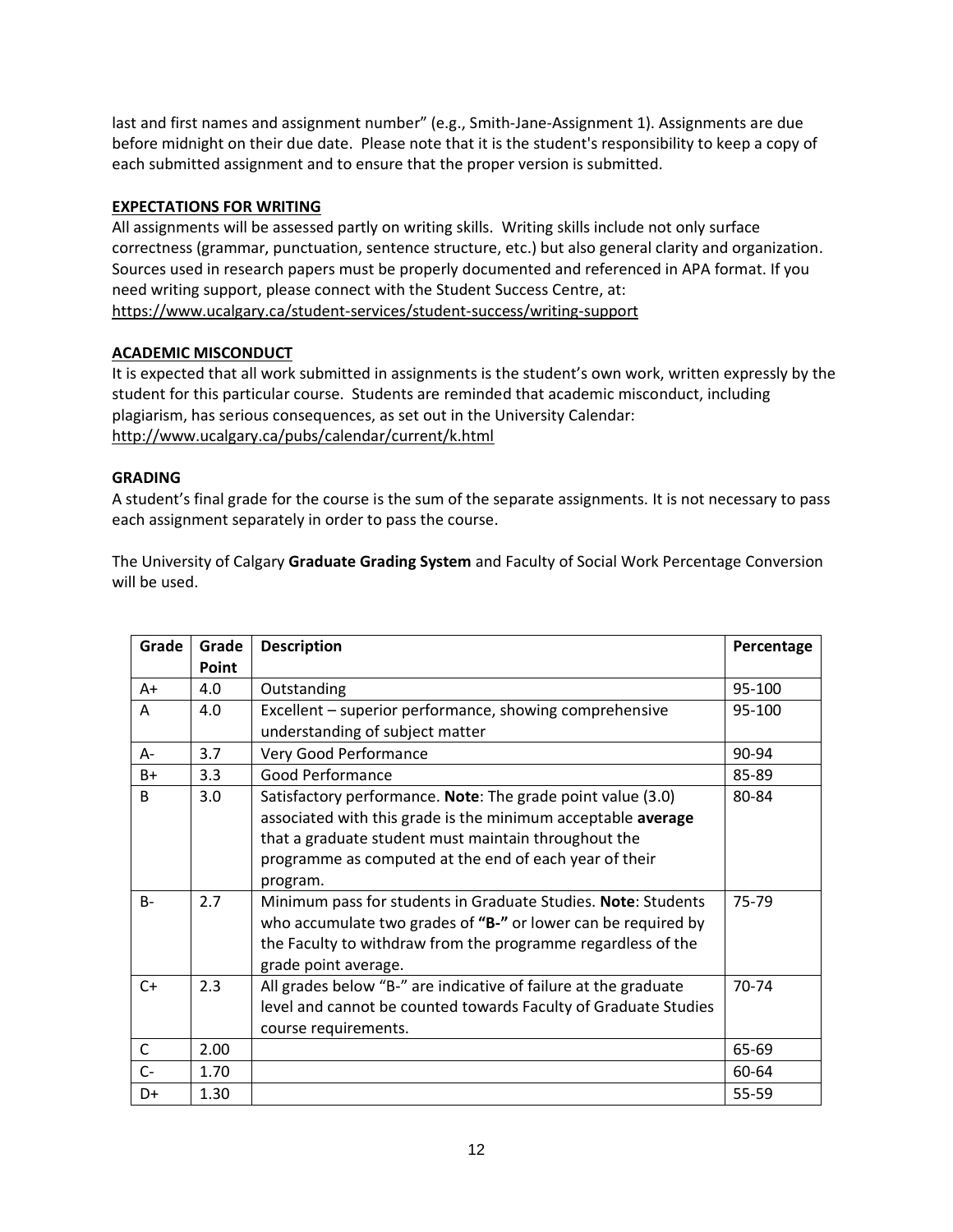| Ð<br>◡ | 1.00 | $50 -$<br>- -<br>-94                           |
|--------|------|------------------------------------------------|
|        | 0.00 | $\sim$<br>$\overline{\phantom{0}}$<br>Below 50 |

### **COURSE EVALUATION**

Student feedback will be sought at the end of the course through the standard University and Faculty of Social Work course evaluation forms. Students are welcome to discuss the process and content of the course at any time with the instructor.

### **ADDITIONAL SUGGESTED READINGS**

Please see D2L for additional readings.

### **UNIVERSITY OF CALGARY POLICIES AND SUPPORTS**

### **UNIVERSITY OF CALGARY POLICIES AND SUPPORTS**

## **PROFESSIONAL CONDUCT**

As members of the University community, students and staff are expected to demonstrate conduct that is consistent with the University of Calgary Calendar [http://www.ucalgary.ca/pubs/calendar/current/k-](http://www.ucalgary.ca/pubs/calendar/current/k-2.html)[2.html](http://www.ucalgary.ca/pubs/calendar/current/k-2.html)

Students and staff are also expected to demonstrate professional behaviour in class that promotes and maintains a positive and productive learning environment. Consistent with the aims of the Social Work Program and the University of Calgary, all students and staff are expected to respect, appreciate, and encourage expression of diverse world views and perspectives; to offer their fellow community members unconditional respect and constructive feedback; and to contribute to building learning communities that promote individual and collective professional and personal growth. While critical thought and debate is valued in response to concepts and opinions shared in class, feedback must always be focused on the ideas or opinions shared and not on the person who has stated them.

Students and staff are expected to model behaviour in class that is consistent with our professional values and ethics, as outlined in the Canadian Association for Social Workers, Code of Ethics (2005) and the Alberta College of Social Work Standards of Practice (2019). Both can be found online at: <https://acsw.ab.ca/site/practice-resources?nav=sidebar>

### **ACADEMIC ACCOMMODATION**

It is the student's responsibility to request academic accommodations according to the University policies and procedures. Students seeking an accommodation based on disability or medical concerns should contact Student Accessibility Services (SAS). SAS will process the request and issue letters of accommodation to instructors. For additional information on support services and accommodations for students with disabilities, visit [www.ucalgary.ca/access/](http://www.ucalgary.ca/access/). Students who require an accommodation in relation to their coursework based on a protected ground other than disability should communicate this need in writing to their Instructor. The full policy on Student Accommodations is available at <http://www.ucalgary.ca/policies/files/policies/student-accommodation-policy.pdf>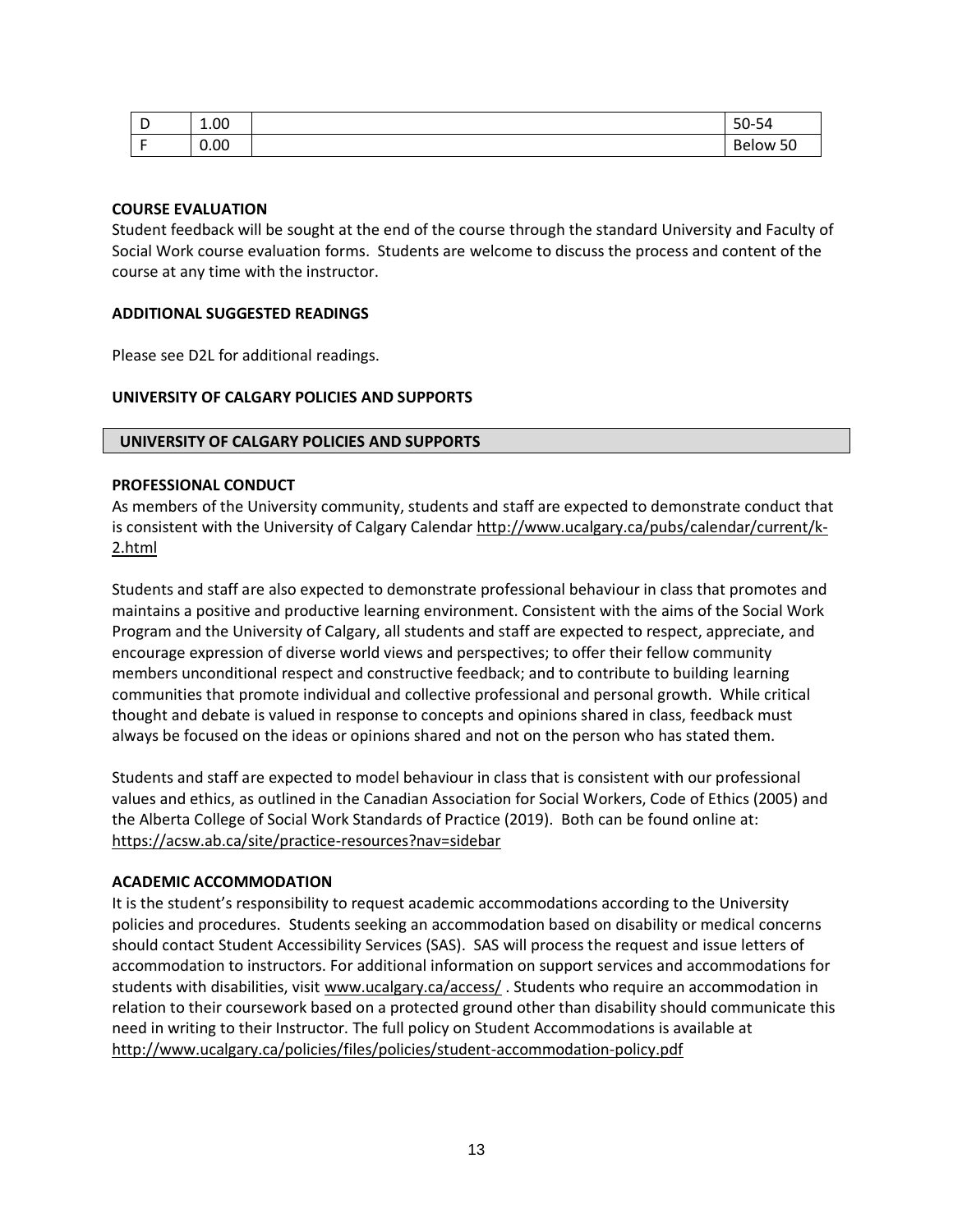# **RESEARCH ETHICS**

"If a student is interested in undertaking an assignment that will involve collecting information from members of the public, they should speak with the course instructor and consult the CFREB Ethics Website [\(http://www.ucalgary.ca/research/researchers/ethics-compliance/cfreb\)](http://www.ucalgary.ca/research/researchers/ethics-compliance/cfreb) before beginning the assignment.

## **ACADEMIC MISCONDUCT**

For information on academic misconduct and its consequences, please see the University of Calgary Calendar a[t http://www.ucalgary.ca/pubs/calendar/current/k.html](http://www.ucalgary.ca/pubs/calendar/current/k.html)

# **INSTRUCTOR INTELLECTUAL PROPERTY**

Course materials created by professor(s) (including presentations and posted notes, labs, case studies, assignments and exams) remain the intellectual property of the professor(s). These materials may NOT be reproduced, redistributed or copied without the explicit consent of the professor. The posting of course materials to third party websites such as note-sharing sites without permission is prohibited. Sharing of extracts of these course materials with other students enrolled in the course at the same time may be allowed under fair dealing.

### **COPYRIGHT LEGISLATION**

All students are required to read the University of Calgary policy on Acceptable Use of Material Protected by Copyright [\(www.ucalgary.ca/policies/files/policies/acceptable-use-of-material-protected](http://www.ucalgary.ca/policies/files/policies/acceptable-use-of-material-protected-by-copyright.pdf)[by-copyright.pdf\)](http://www.ucalgary.ca/policies/files/policies/acceptable-use-of-material-protected-by-copyright.pdf) and requirements of the copyright act [\(https://laws-lois.justice.gc.ca/eng/acts/C-](https://laws-lois.justice.gc.ca/eng/acts/C-42/index.html)[42/index.html\)](https://laws-lois.justice.gc.ca/eng/acts/C-42/index.html) to ensure they are aware of the consequences of unauthorised sharing of course materials (including instructor notes, electronic versions of textbooks etc.). Students who use material protected by copyright in violation of this policy may be disciplined under the Non-Academic Misconduct Policy.

# **FREEDOM OF INFORMATION AND PROTECTION OF PRIVACY**

Student information will be collected in accordance with typical (or usual) classroom practice. Students' assignments will be accessible only by the authorized course faculty. Private information related to the individual student is treated with the utmost regard by the faculty at the University of Calgary.

# **SEXUAL VIOLENCE POLICY**

The University recognizes that all members of the University Community should be able to learn, work, teach and live in an environment where they are free from harassment, discrimination, and violence. The University of Calgary's sexual violence policy guides us in how we respond to incidents of sexual violence, including supports available to those who have experienced or witnessed sexual violence, or those who are alleged to have committed sexual violence. It provides clear response procedures and timelines, defines complex concepts, and addresses incidents that occur off-campus in certain circumstances. Please see the policy available a[t https://www.ucalgary.ca/policies/files/policies/sexual](https://www.ucalgary.ca/policies/files/policies/sexual-violence-policy.pdf)[violence-policy.pdf](https://www.ucalgary.ca/policies/files/policies/sexual-violence-policy.pdf)

# **OTHER IMPORTANT INFORMATION**

Please visit the Registrar's website at: <https://www.ucalgary.ca/registrar/registration/course-outlines> for additional important information on the following:

- **Wellness and Mental Health Resources**
- **Student Success**
- **Student Ombuds Office**